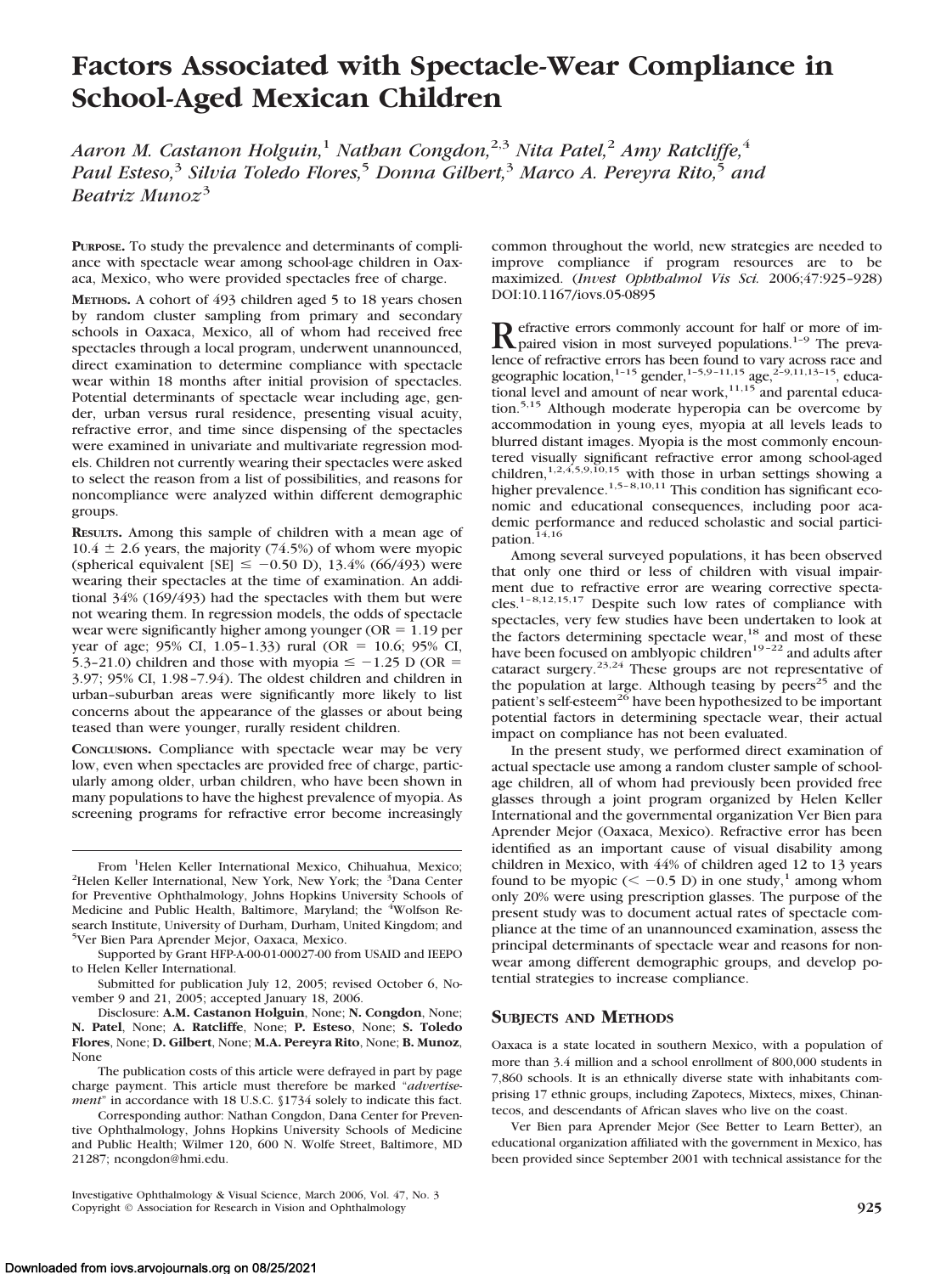ChildSight program in Oaxaca by Helen Keller International (HKI), through funding from the United States Agency for International Development. ChildSight is a school-based refractive error program that provides eyeglasses and comprehensive vision care for children. During the period of this study, 178,000 children were examined at more than 700 schools under the HKI program in Oaxaca. Study subjects of this program were all primary and secondary school students in the state of Oaxaca who had received glasses within the past 18 months through the Ver Bien/HKI program.

The initial visual acuity screenings were conducted by teachers in the children's schools. Teachers were provided with a visual acuity chart and a written protocol on screening their students. In addition, some teachers received classroom and/or hands-on training on visual acuity screening and primary eye care. Screenings were performed in convenient, well-lighted areas of the school during daylight hours, but conditions were not standardized between schools.

Visual acuity in subjects wearing habitual refraction was measured at a distance of 6 m separately for each eye of each child, but was recorded only as being  $>$  or  $\leq 6/12$ . Children with acuity measuring 6/12 or less in either eye were referred for further examination and refraction by a Ver Bien/HKI team consisting of an optometrist with extensive pediatric experience and support staff. The optometrist performed noncycloplegic retinoscopy separately in each eye for all referred children and prescribed refractive correction. The support staff assembled and dispensed round "Harry Potter"–style glasses on the spot to the children requiring them and assisted in recording demographic information, spectacle power, and pre- and postrefraction acuity for each child. The round spectacles allowed the axis of astigmatism to be adjusted at the time of dispensing spectacles to the child.

Follow-up visits to the schools to assess whether children were wearing their glasses and to determine reasons for noncompliance, were conducted between 4 and 18 months after the students received their eyeglasses. Schools for the follow-up study (seven suburban/ urban and one rural) were chosen at random from a complete list of several hundred schools in Oaxaca state, by using a random-number table. The Ver Bien/HKI team interviewed on a single day all the students indicated in program records to have received spectacles at each chosen school. The staff first noted by direct inspection if the student was wearing eyeglasses. Children not wearing glasses were asked whether they had the eyeglasses with them and to identify 1 of 13 different reasons for noncompliance, which had been identified in previous pilot work as the most common reasons for spectacle noncompliance in this program. Demographic information including age; gender and urban, suburban, or rural residence were recorded for each child from program records.

Though the precise date of the follow-up visit was not announced in advance, to assess more accurately the typical patterns of spectacle wear, the purpose and methods of the follow-up study were explained, and community consent obtained from parents during meetings held in each village before data collection. This method of obtaining consent, and all study procedures, were approved by the Institutional Review Board of the Johns Hopkins University School of Medicine and the Oaxaca State Government. The study was performed in compliance with the tenets of the Declaration of Helsinki.

## **Statistical Methods**

Contingency table analysis was used to examine crude associations between compliance with spectacle wear and potential predictors (i.e., age, gender, spherical equivalent, and place of residence). A logistic regression model was built to account simultaneously for all the factors that were potentially related to spectacle wear, including myopia  $\leq -1.25$  D, hyperopia  $\geq +0.5$  D, age in years, gender, and urban versus rural location of the child's school.

## **RESULTS**

A total of 634 (96.9%) of 654 subjects with glasses previously given at the sample schools under the HKI/Ver Bien program

**TABLE 1.** Demographic and Refractive Information on Participants in a Study of Spectacle Retention among Mexican Children

| Characteristic          | Current<br>Study<br>n(%) | <b>Oaxaca</b><br><b>State</b><br>$n \ (\%)$ | Ver Bien<br>Program<br>1998-2001*<br>n(%) |
|-------------------------|--------------------------|---------------------------------------------|-------------------------------------------|
| Total number            | 493                      | 812,745                                     | 10,096                                    |
| Gender                  |                          |                                             |                                           |
| Male                    | 208 (42.2)               | 410,468(50.6)                               | 4698 (46.5)                               |
| Female                  | 285 (57.8)               | 402,277(49.4)                               | 5398 (53.5)                               |
| Age $(y)$               |                          |                                             |                                           |
| $6 - 9$                 | 173(35.1)                | 368,871 (45.7)                              | 2544 (25.2)                               |
| $10 - 12$               | 214 (43.4)               | 270, 103 (33.3)                             | 3089 (30.6)                               |
| 13 to 18                | 106(21.5)                | 173,771 (21.0) <sup>†</sup>                 | 4463 (44.2)                               |
| Location                |                          |                                             |                                           |
| Urban/Suburban          | 427 (86.6)               | 365,734 (45.0)                              | 4786(47.4)                                |
| Rural                   | 66 (13.4)                | 447,011(55.0)                               | 5310 (52.6)                               |
| Spherical equivalent    |                          |                                             |                                           |
| $\le -1.25$             | 98 (19.9)                |                                             |                                           |
| $>-1.25$ to $\leq -0.5$ | 269 (54.6)               |                                             | 4908(85.1)                                |
| $>$ -0.5 to $<$ +0.5    | 108 (21.9)               |                                             | 606(10.4)                                 |
| $\geq +0.5$             | 18(3.7)                  |                                             | 258(4.5)                                  |
| Astigmatism             |                          |                                             |                                           |
| $\geq 0$ to $\leq 0.25$ | 225 (45.6)               |                                             |                                           |
| $≥0.5$ to $≤1.0$        | 138 (28.0)               |                                             |                                           |
| $\geq 1.0$              | 130 (26.4)               |                                             | 4324 (42.8)                               |

\* The most recent time period for which these data are available † Represents 13- and 14-year-old children. Data unavailable for children 15 to 18 years of age.

 $\ddagger$  Represents all myopic children ( $\leq$  = -0.50 D).

were examined. Among these, demographic and refractive error data were available for 568 (89.6%). We excluded subjects aged  $\geq$ 19 years, which left 493 subjects (86.8% of those with data, 75.4% of the original sample).

The mean age of the study subjects was  $10.4 \pm 2.6$  years, with 21.3% (105/493) of them in secondary school at the time of examination. The majority of the subjects (57.8%) were girls. Students at schools classified by the Oaxaca state government as urban or suburban comprised 87% (427/493) of the subjects, whereas rural students were only 13% (66/493) of the sample. The majority of subjects were moderately myopic (54.6% of subjects with spherical equivalent  $> -1.25$  to  $\leq -0.50$  D), whereas only 3.7% were hyperopic (spherical equivalent  $\ge$ 0.50 D), and 19.9% had more significant myopia (spherical equivalent  $\leq -1.25$  D). Of all subjects, 45.6% had no astigmatism, with 26.4% (130/493) having 1 D or more of cylinder. (Table 1, data for Oaxaca State and for the Ver Bien Program 1998 to 2001, the most recent period for which these data are available, provided for comparison). Among children receiving spectacles, 22% had a spherical equivalent  $\geq -0.5$  D to  $\leq +0.5$ D, almost all of whom were being given spectacles primarily to correct astigmatism. Overall mean time between dispensing of the spectacles and examination was  $12.8 \pm 5.4$  months (range, 0.5–17 months).

It should be noted that the study population includes only children newly receiving glasses through the HKI program and not subjects wearing intact, appropriate spectacles at the time of initial service delivery. In the study population, spherical equivalent did not differ significantly by age ( $\chi^2$ <sub>(6)</sub> = 3.4, *P* = 0.75) or gender  $(\chi^2_{(3)} = 4.98, P = 0.17)$ , although urban and suburban children (22.3%) had significantly more myopia ( $\leq$ -1.25 D) than did rural children (4.6%,  $P = 0.0004$ , Fisher exact test). Myopia of any degree had a similar prevalence between rural and urban children, with more rural children having mild myopia  $(-0.5$  to  $-1.25$  D).

At the time of examination, 13.4% (66/493) of children were wearing their spectacles, and an additional 34% (169/ 493) had the spectacles with them, but were not wearing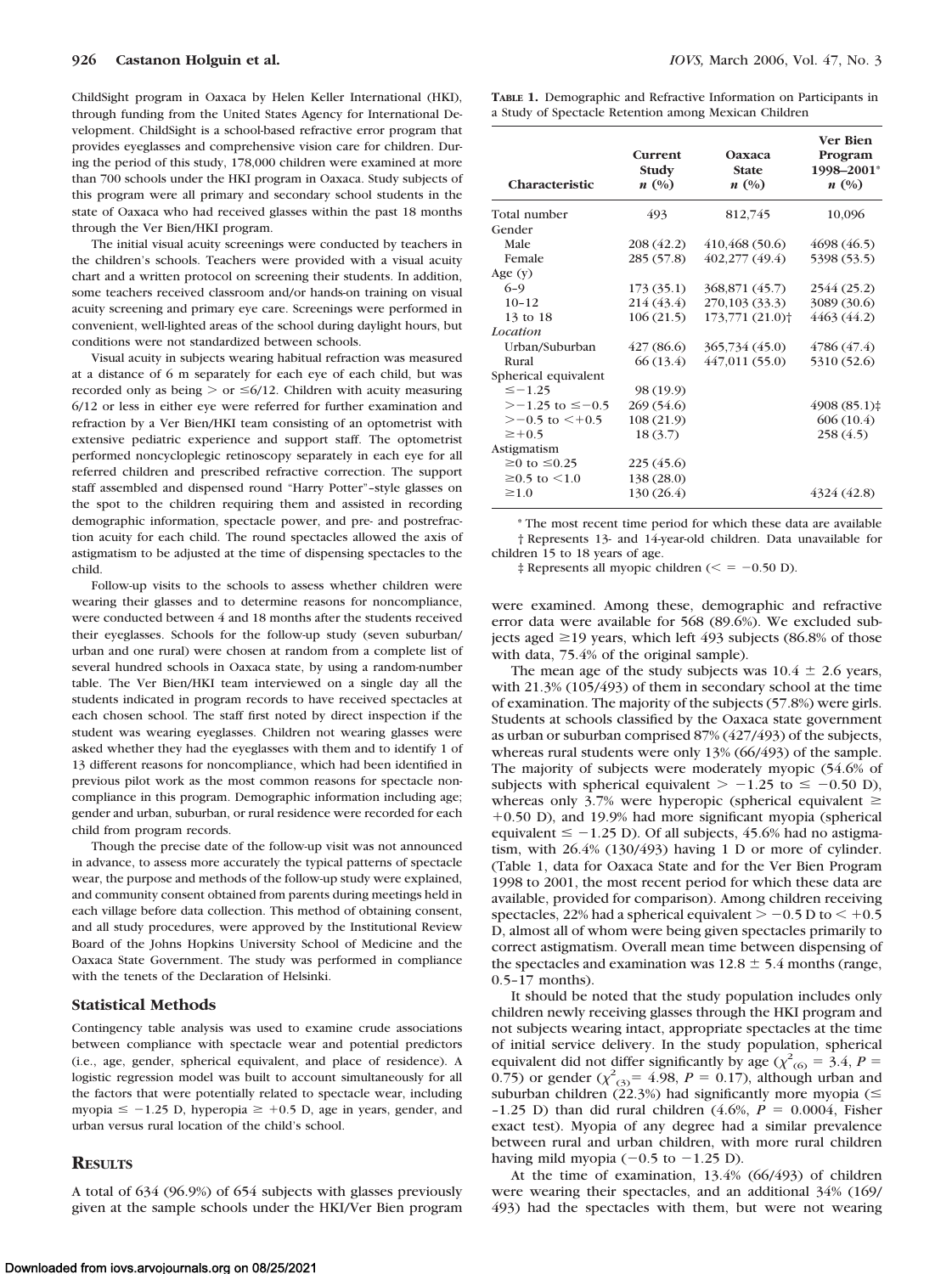| <b>TABLE 2.</b> Results of a Multiple Logistic Regression Model Including |
|---------------------------------------------------------------------------|
| Various Factors Potentially Predictive of Spectacle Wear among a          |
| Population of Mexican School Children                                     |

| <b>Independent Variable</b>                 | <b>Beta</b> | Standard<br>Error | P      |
|---------------------------------------------|-------------|-------------------|--------|
| Myopia $\lt$ -1.25 D                        | 1.35        | 0.36              | 0.0001 |
| Hyperopia $> +0.5$ D                        | 1 28        | 0.65              | 0.05   |
| Age $(ys)$                                  | $-0.17$     | 0.06              | 0.006  |
| Gender                                      | 0.41        | 0.30              | 0.17   |
| Time since provision of<br>spectacles (mos) | 0.04        | 0.62              | 0.43   |
| Urban versus rural<br>school                | 2.74        | 0.61              | 0.0001 |

Children with myopia, hyperopia, younger age, and rural residence were more likely to wear their spectacles at the time of examination.

them. In univariate models, the prevalence of spectacle wear was significantly higher in rural (40.9%) versus urban/suburban  $(9.1\%; \chi^2_{(1)} = 49.8; P = 0.0001)$  areas and significantly lower among the oldest children (age, 13–19 years, 3.8%) compared with younger subjects (age, 6-12 years; 16.2%;  $\chi^2_{(1)} = 10.75$ ;  $P = 0.001$ ). Prevalence of spectacle wear did not differ significantly by gender. Compliance with spectacles among children with spherical equivalent of  $-0.50$  D, the lowest level of myopia at which spectacles were given in the program (51/ 493, 10% of children receiving spectacles in this sample), was only 2% (1/51).

In multivariate regression models including myopia  $-1.25$  D, hyperopia  $> +0.5$  D, age, gender, and urban versus rural location of the child's school, the odds of spectacle wear were significantly higher among older ( $OR = 1.19$  per year of age; 95% CI, 1.05-1.33), rural (OR = 10.6, 95% CI, 5.35-21.0) children and those with myopia (OR =  $3.97$ , 95% CI, 1.98 -7.94) and hyperopia (OR =  $3.63$ , 95% CI, 1.02-12.9; Table 2). Gender and time since dispensing of the spectacles were not significant predictors of spectacle wear.

The reasons given by children for nonwear of their spectacles are summarized in Table 3 (the original 13 responses have been collapsed into eight categories to avoid repetition). In multivariate regression models including the above variables, older age (OR =  $1.14$  per year of age, 95% CI, 1.03-1.25) and urban–suburban residence (OR 5.56, 95% CI, 1.3–25.0) were significantly associated with concerns about the appearance of the glasses or about being teased, whereas gender and refractive error were unassociated with specific self-reported causes for noncompliance.

#### **DISCUSSION**

Several studies have documented that, in many settings, only a small proportion of children with significant refractive errors are actually wearing corrective spectacles.<sup>1-8,12,15,17</sup> However, few studies<sup>12</sup> have reported medium or long-term compliance with spectacles among school-age children, and even fewer have examined risk factors for noncompliance.<sup>1</sup> Those few studies that have examined compliance with spectacle wear and risk factors for noncompliance have frequently focused on special populations of children, such as those participating in trials of therapy designed to reduce myopia progression<sup>18</sup> or to treat amblyopia.<sup>19-22</sup> Unlike the present study, which examined a random sample of schoolchildren in Oaxaca, Mexico, the results of these studies are likely to have very limited generalizability.

The relatively small proportion of children identified as compliant with spectacle wear in the present study, 13%, is generally in accord with other reports, such as that of Villareal et al., $<sup>1</sup>$  also in Mexico, indicating only 28% compliance among</sup> children with myopia worse than  $-0.75$  D. Studies of aphakic spectacle compliance in adults after cataract surgery<sup>23</sup> have also often reported limited medium-term compliance. That our own rate of spectacle wear is even lower than those reported elsewhere in the literature may in part be because outcomes in the present study were based on actual inspection of the child in question, whereas other studies have depended on selfreport, which may be expected to give higher, but less-reliable, data.

Two risk factors for noncompliance with spectacle wear in the present study, older age and urban residence, are particularly troubling. The prevalence of myopia among school-age children is well known to increase with  $age^{2-9,11,13-15}$  and several studies have demonstrated a higher prevalence of my-<br>opia in urban than in rural populations.<sup>1,5–8,10,11</sup> Thus, precisely those children who stand to benefit most from corrective spectacles for myopia, older, urban children, are the ones at greatest risk for noncompliance. Spectacle wear among children residing in urban and suburban areas was only 9% (compared with 41% in rural children) in this population. From a programmatic standpoint, a possible interpretation of these results with regard to age may be that intervening to provide spectacles when a child is younger and more likely to comply may allow this pattern of better compliance to be maintained at a later age when the risk of more visually significant refractive error is higher. This hypothesis can be tested within the context of program delivery strategy.

The present study provides some insights into the noncompliant behavior of these older and urban children. Both groups were significantly more likely to list concerns about appearance and being teased as reasons for spectacle nonwear than were younger, rural children. This suggests the need for twopronged strategies targeting these key at-risk groups with educational messages explaining the need for spectacle wear and also improved designs with greater esthetic appeal. A practical problem with the latter strategy is the fact that on-the-spot delivery of glasses is a critical part of HKI's strategy of schoolbased screening, to reduce the barriers to receipt of spectacles inherent in programs providing only chits or prescriptions for spectacles or those delivering glasses at a later date. On-thespot delivery of glasses requires the use of round frames so that the axis of astigmatism can be adjusted at the time of assembly. Our experience in Mexico and elsewhere has suggested that such round frames ("Harry Potter" glasses) are often less appealing to children concerned about appearance. The fact that only 26% of the subjects in the present study had 1 D or more of astigmatism, this suggests that more than 70% of children requiring spectacles might be accommodated with more cosmetically acceptable oval frames. Alternatively, round frames could be used in rural areas where compliance is less problematic and later follow-up visits to dispense oval frames are presumably more expensive, and oval frames could be used in

**TABLE 3.** Proportion of Subjects Wearing Glasses and Self-Reported Reasons for Noncompliance with Spectacle Wear

| <b>Glasses-Wearing Status/Reason</b>            | n(%)        |  |
|-------------------------------------------------|-------------|--|
| Children wearing glasses                        | 66(13.9)    |  |
| Children not wearing glasses                    | 427(86.1)   |  |
| Glasses broken or lost                          | 69(14.0)    |  |
| Glasses cause headache                          | 30(6.1)     |  |
| Forgot glasses at home                          | 82 (16.6)   |  |
| Use at special times or only occasionally       | 70 (14.2)   |  |
| Don't feel glasses are needed                   | 43(8.7)     |  |
| Concerned or teased about appearance of glasses | 82 (16.6)   |  |
| Parents disapprove of glasses                   | 8(1.6)      |  |
| Other or no reason                              | 43(8.7)     |  |
| Total                                           | 493 (100.0) |  |